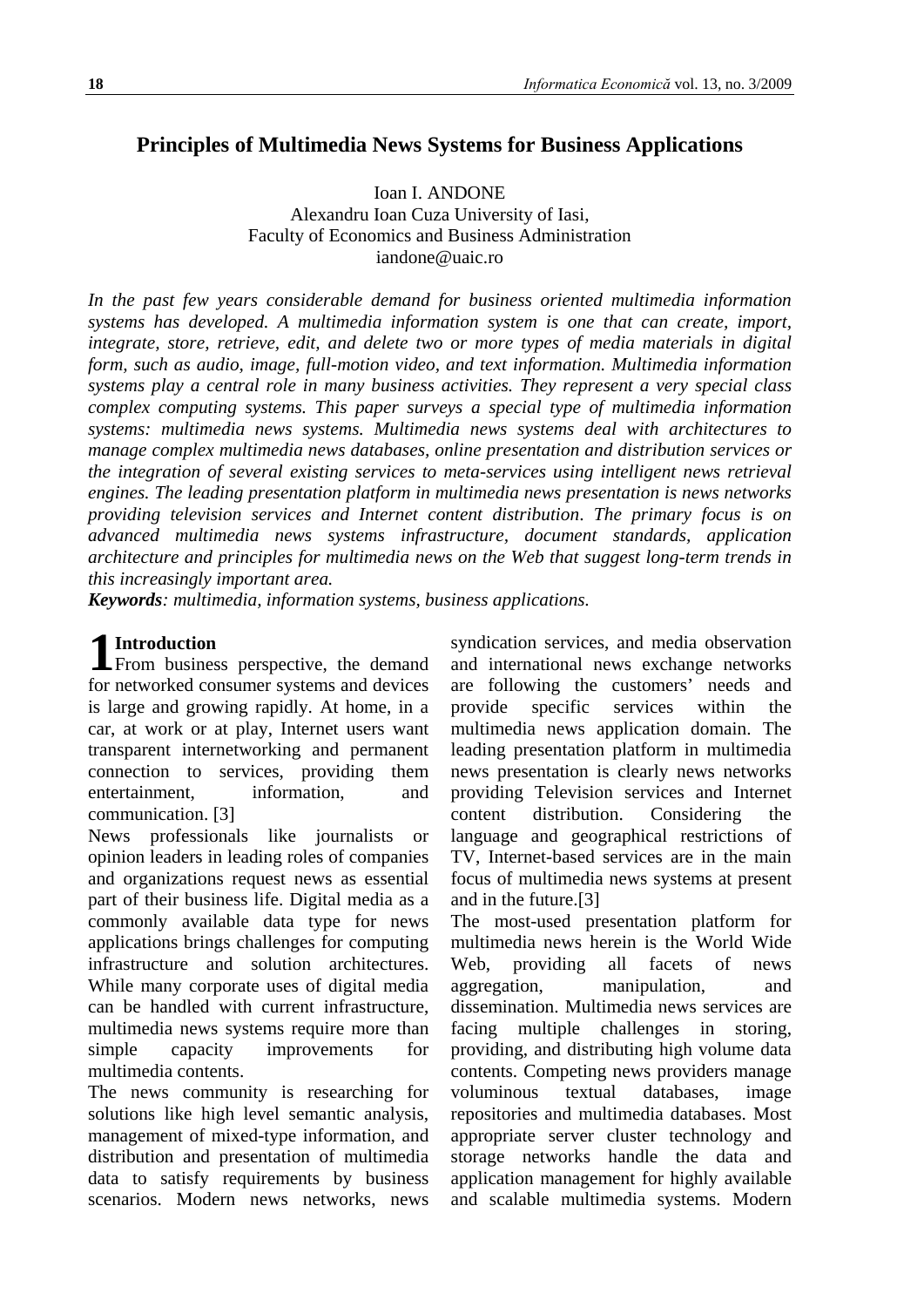Internet protocols like HTTP for web-based presentation of text and images, and streaming protocols such as RTSP for audio and video streaming cover the distribution and presentation services of multimedia news systems.

Besides the technical enabling of news presentation and distribution, legal and commercial constraints contribute challenges to the news application area and the main business players within this area. Recently, besides customer oriented access restrictions and modern billing systems, multimedia news are enriched with up-to-date encrypting mechanisms. Especially for audio and video formats, the time constraints in encoding and decoding live streams have introduced challenges which are met by modern approaches such as encryption and watermarking for copyrighted MPEG. [3]

Data security is vital for multimedia commerce and for multimedia applications; light weight encryption algorithms are attractive and appropriate. Common network problems and known issues like bandwidth restrictions at end user sites and peak loads at certain times of the day in news distributions are handled via appropriate network topologies (strategically located service caches) and server side caching of frequently retrieved news data.

We will see in this paper a special type of multimedia information systems: multimedia news systems. The primary focus is on advanced multimedia news systems infrastructure, document standards, application architecture's n-layer approach, and principles for multimedia news that suggest long-term trends in this increasingly important area.

## **2 Document Standards**

The International Press and Telecommunication Council (IPTC), has been developing new formats and standards to capture data and meta-information on news, following the specific needs and requirements of the multimedia news industry. Although most significant information in the news area is stored in

traditional text files, the information management in the news context has been modernized and adopted towards a unique set of contents within international cooperation work. The IPTC was established in 1965 by a group of news organizations including the Alliance Européenne des Agences de Presse, ANPA (now NAA), FIEJ (now WAN) and the North American News Agencies (a joint committee of Associated Press, Canadian Press and United Press International) to safeguard the telecommunications interests of the World's Press. [9]

Lately IPTC's activities have primarily focused on developing and publishing Industry Standards for the interchange of news data. Since the development of XML the work on meta-data management has been seriously improved and the IPTC has developed two specific formats for online news management: NITF (News Industry Text Format, current Version 3.2), and NewsML.

NITF uses the extensible Markup Language to define the content and structure of news articles. Because metadata is applied throughout the news content, NITF documents are far more searchable and useful than HTML pages.

The IPTC started to work on an XML-based standard to represent and manage news throughout its entire lifecycle, including production, interchange, and consumer use in 1999. Following requirements definitions, specifications and development, NewsML 1.0 was approved by IPTC in October 2000.

The latest work of IPTC experts focuses on version 2 of NewsML, which provides metadata management for any type of news contents. NewsML can be applied at all stages in the (electronic) news lifecycle. It would be used in and between editorial systems, between news agencies and their customers, between publishers and news aggregators, and between news service providers and end users. Because it is intended for use in electronic production, delivery and archiving it does not include specific provision for traditional paper-based publishing, though formats intended for this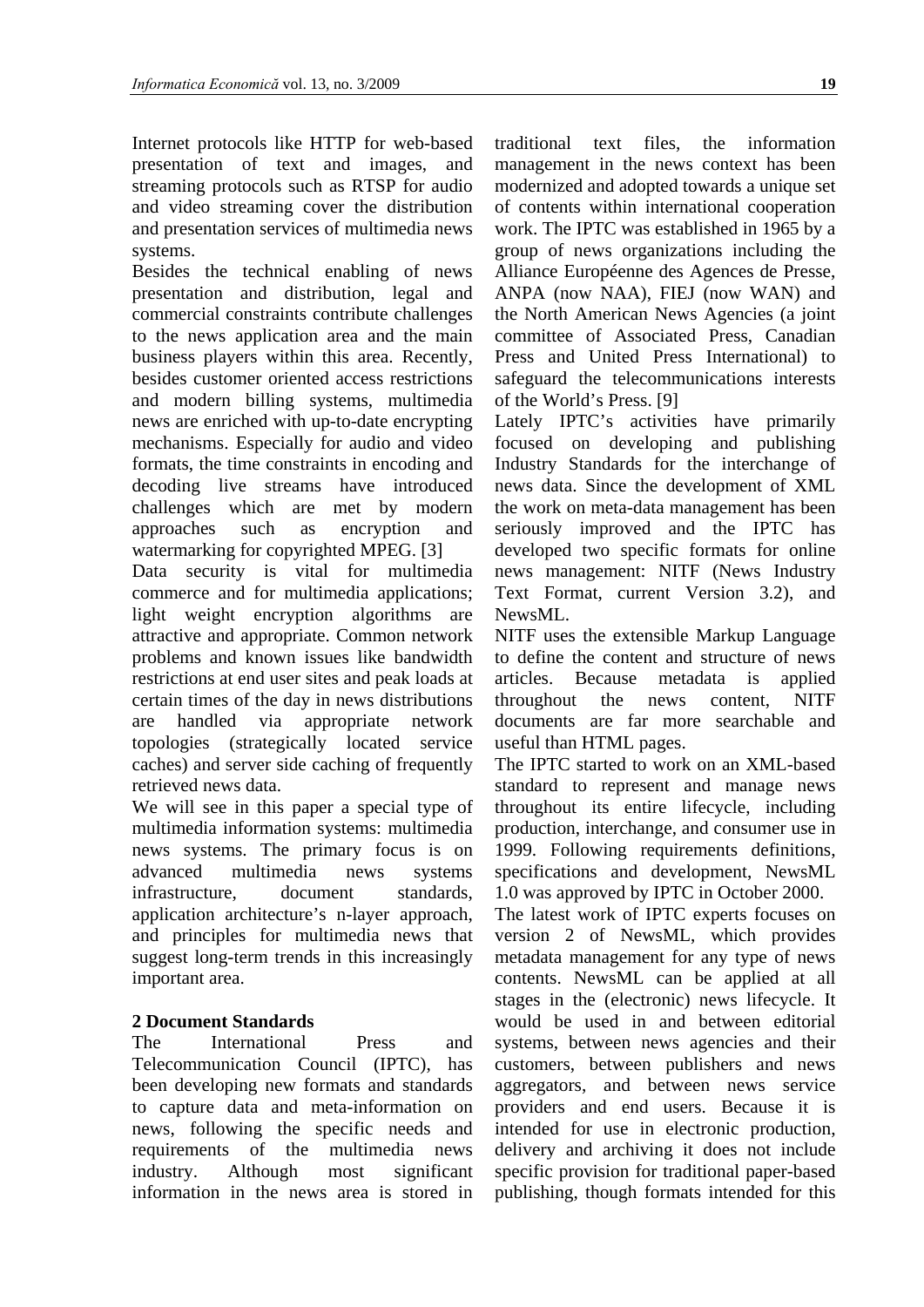purpose – such as the News Industry Text Format (NITF) can be accommodated.

Similarly it is not primarily intended for use in editing news content, though it may be used as a basis for systems doing this. Multimedia content types such as image formats, audio- and video files are integrated with appropriate markup and description elements in the NewsML language. The need for NewsML came from the continuing growth in production, use and re-use of news throughout the world, with rapid expansion of the Internet being a strong driving force. The IPTC not only provides news exchange formats to the news industry but also creates and maintains sets of topics to be assigned as metadata values to news objects in NewsML or NITF, like text, photographs, graphics, audio- and video files and streams. This allows for a consistent coding of news metadata over the course of time – thus making these sets the IPTC NewsCodes.

Modern multimedia services integrate content types of text, images, audio data and streams and current video formats such as MPEG2, MPEG4, MPEG7 and multimedia broadcasting technologies and initiatives like MHP and DVB for providing future interactive digital news access via television, internet and mobile devices. [6]

### **3 The application architecture**

The application architecture provides a model for developers to create a flexible and reusable multimedia news system. By breaking up an application into layers, developers only have to modify or add a specific layer, rather than have to rewrite the entire application over, if they decide to change technologies or scale up. In the term "N-layer," "N" implies any number -- like 2 layer, or 4-layer; basically, any number of distinct layers used in modern multimedia news system's architecture. Application architectures are part of Layer 7 of the OSI model (Figure 1).



**Fig. 1.** The Layers of OSI (**O**pen **S**ystem **I**nterconnection) application architecture [12]

Robert Chartier [2] has proposed a very interesting schema of application architecture named *N-Tier Approach,* conceived after OSI application architecture (Figure 2)*.* Sure, the terms "tier" and "layer" are used synonymously.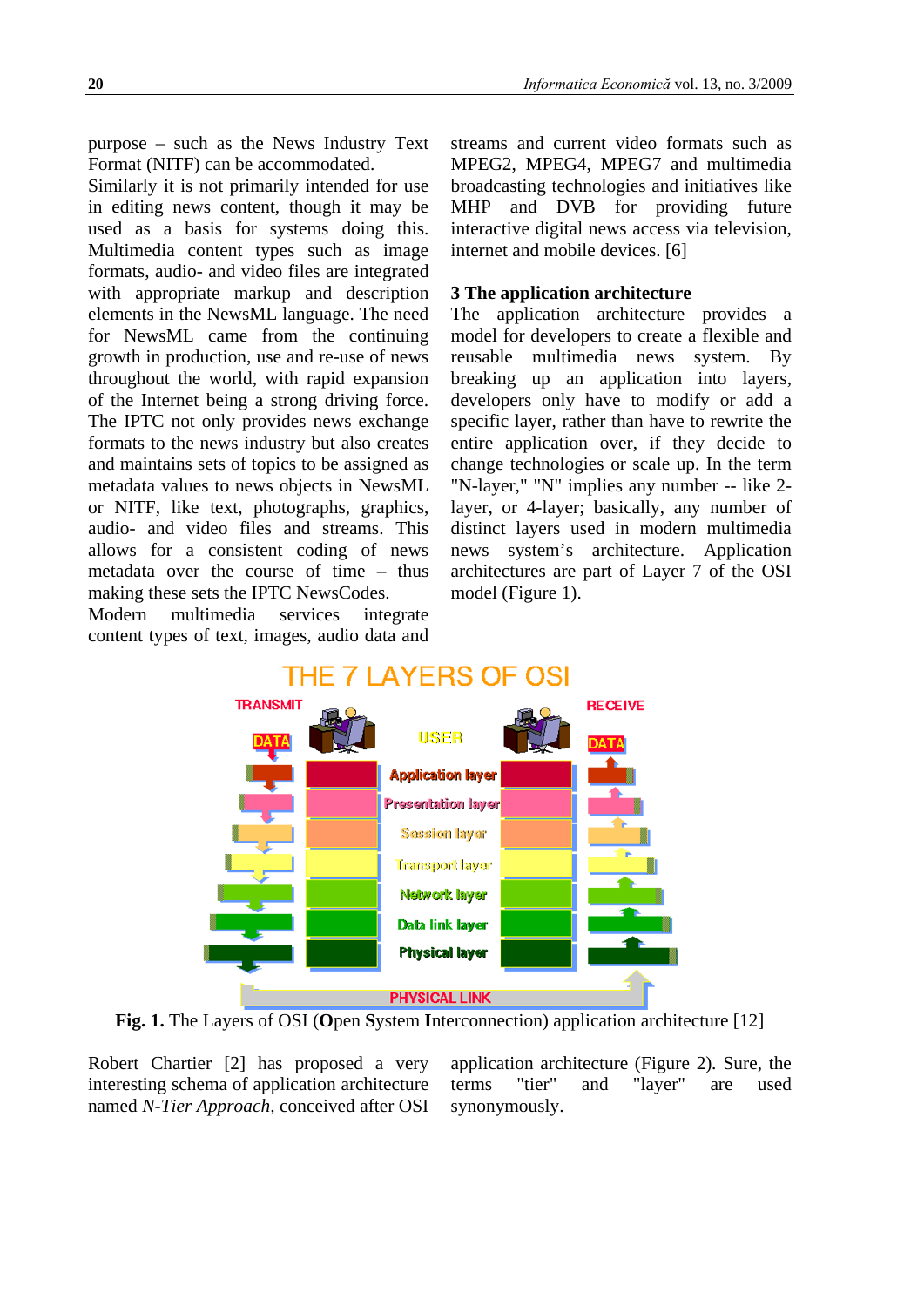

**Fig. 2.** Chartier's N-Tier model [2]

### **3.1 The Data Link Tier**

The Data link tier is usually an essential part. Developing a multimedia news system without a data layer is possible, but for most applications the data layer should exist. So what is this layer? Basically, it is your Database Management System (DBMS) -- SQL Server, Access, Oracle, MySql, plain text (or binary) files, whatever you like. This layer can be as complex and comprehensive as high-end products such as SQL Server and Oracle, which do include the things like query optimization, indexing, etc., all the way down to the simplistic plain text files (and the engine to read and search these files). Some more well-known formats of structured, plain text files include CSV, XML, etc.. Notice how this layer is only intended to deal with the storage and retrieval of information. It doesn't care about how you plan on manipulating or delivering this data. This also should include your stored procedures. Do not place business logic in here, no matter how tempting (Figure 2).

#### **3.2 The Presentation Layer**

Let's see to the Presentation Tier in Figure 2. This layer consists of our standard ASP documents, Windows forms, etc. This is the tier that provides an interface for the end user into your application. That is, it works with the results/output of the Business Layer to handle the transformation into something usable and readable by the end user. It has come to my attention that most applications have been developed for the Web with this layer talking directly to the Data Access Layer and not even implementing the Business layer. Sometimes the Business Layer is not kept separated from the other two layers. Some applications are not consistent with the separation of these layers, and it's important that they are kept separate. A lot of developers will simply throw some SQL in their ASP (using ADO), connect to their database, get the record set, and loop in their ASP to output the result. This is usually a very bad idea. I will discuss why later.

## **3.3 The Proxy Tier and the Distributed Logic**

"Proxy" by definition is "a person [object] authorized to act for another". [13] This "object," in the context, is referring to any sort of code that is performing the actions for something else (the client). The key part of this definition is "act for another." The Proxy Layer is "acting" on behalf of the Distributed Logic layer (or end-user's requests) to provide access to the next tier, the Business Tier. Why would anyone ever need this? This facilitates our need for distributed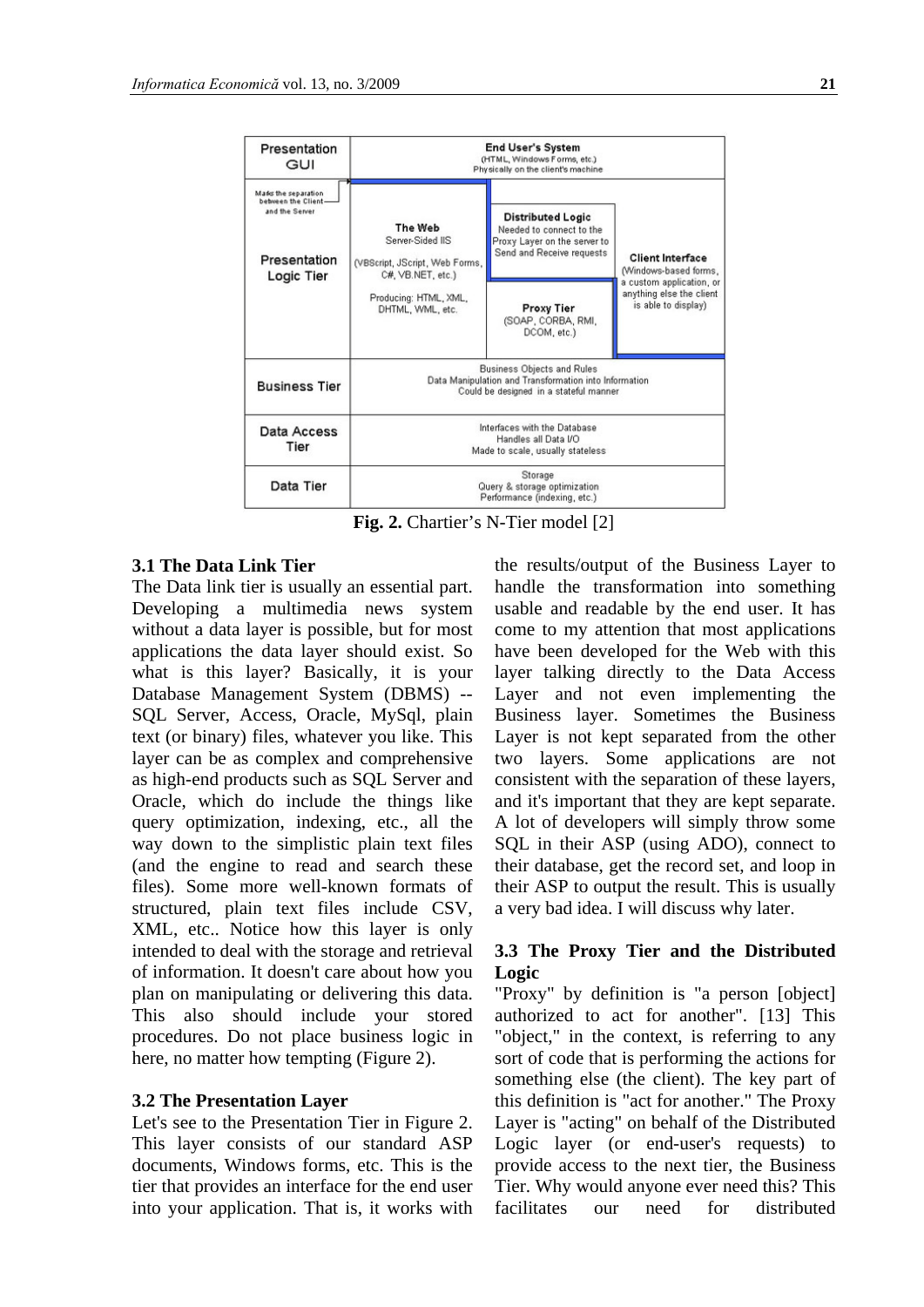computing. Basically it comes down to you choosing some standard method of communication between these two entities. That is, "how can the client talk to the remote server?" This is where we find the need for the Simple Object Access Protocol (SOAP). SOAP is a very simple method for doing this. Without too many details, SOAP could be considered a standard (protocol) for accessing remote objects. It provides a way in which to have two machines "talking" or "communicating" with each other. (Common Object Request Broker Architecture [CORBA], Remote Method Invocation [RMI], Distributed Component Object Model [DCOM], SOAP, etc., all basically serve the same function.) [4]

#### **3.4 The Client Interface**

In the Figure 2 we notice that the end-user presentation (Windows forms, etc.) is connected directly to the Business Tier. A good example of this would be the applications over the Local Area Network (LAN). This is the typical, non-distributed, client-server application. Also notice that it extends over and on top of the Distributed Logic layer. This is intended to demonstrate how you could use SOAP (or some other type of distributed-computing messaging protocol) on the client to communicate with the server and have those requests be transformed into something readable and usable for the end user. [4]

#### **3.5 The Business Tier**

This is basically where the brains of the application reside; it contains things like the business rules, data manipulation, etc. For example, if you're creating a search engine and you want to rate/weight each matching item based on some custom criteria (say a quality rating and number of times a keyword was found in the result), place this logic at this layer. This layer does NOT know anything about HTML, nor does it output it. It does NOT care about ADO or SQL, and it shouldn't have any code to access the database or the like. Those tasks are assigned to each corresponding layer above or below

it. We must gain a very basic understanding of Object-Oriented Programming (OOP) at this time. To clarify, let's look at an example, such as a shopping cart application. Think in terms of basic objects. We create an object to represent each product for sale. This Product object has the standard property getters and setters: *getSize*, *getColor*, *setSize*, *setColor*, etc. It is a super simple implementation of any generic product. Internally, it only knows how to return information (getters) and understands how it can validate the data you pump into it (only for its limited use). It is self-contained (encapsulation). The key here is to encapsulate all the logic related to the generic product within this object. If you ask it to "getPrice," it will return the price of the single item it represents. Also if you instruct it to "validate" or "save," it has the brains to be able to handle this, return any errors, etc.

We can plug this Product object into another object, a "Cart" object. This cart can contain and handle many Product objects. It also has getters and setters, but obviously on a more global scale. You can do something like "for each product in myCart", and enumerate (loop through) each product within. Now, when you call "getPrice" for the Cart object, it knows that it must enumerate each product that it has, add up the price for each, and return that single total. When we fire the "saveCart" method, it will loop for each "product" and call its "saveProduct" method, which will then hit the Data Access Tier objects and methods to persist itself over to the Data Tier.

We could also take our simple Product object, and plug it into our "Sale" object. This Sale object contains all of the items that are available for a particular sale. And the Sale object can be used for things like representing all the items on sale at a given outlet or the like. I'm sure you are beginning to understand the advantage of using an OOP environment. [2]

#### **3.6 Data Access Tier**

This layer is where you will write some generic methods to interface with your data. For example, we will write a method for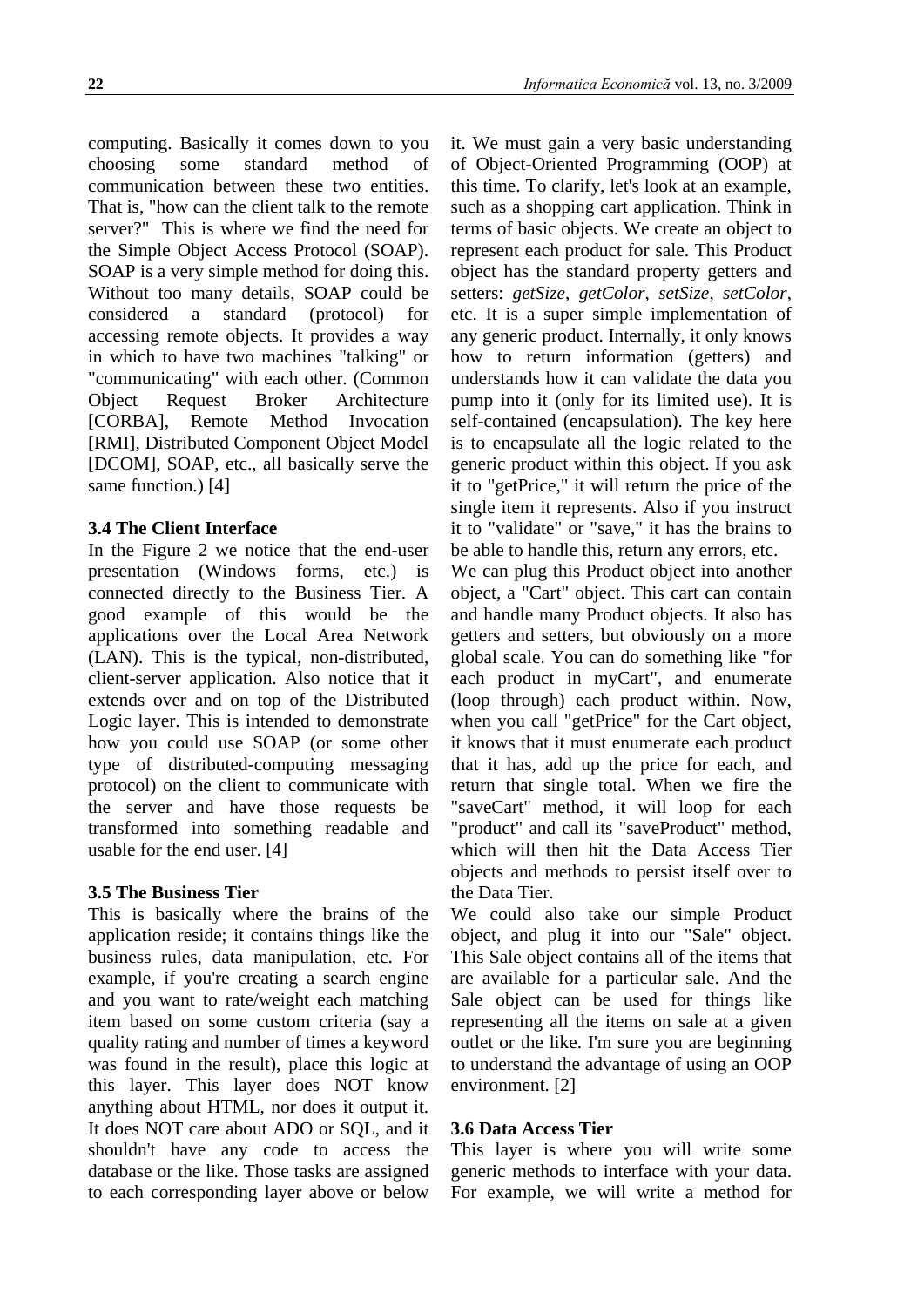creating and opening a Connection object (internal), and another for creating and using a Command object, along with a stored procedure (with or without a return value), etc. It will also have some specific methods, such as "saveProduct," so that when the Product object calls it with the appropriate data, it can persist it to the Data Tier. This Data Layer, obviously, contains no data business rules or data manipulation/transformation logic. It is merely a reusable interface to the database.

#### **4 Principles for multimedia news on the Web**

Interactive multimedia features can be challenging for users: Where do I have to click? How do I stop and restart this animation? What navigation options do I have? Multimedia content producers should take a look at their work from a user's perspective.

How do users interact with interactive multimedia infographics? How do they scan, browse, read and interpret them? And what do these experiences mean for journalists and designers producing multimodal news presentations for the Web? [14]

Our research findings produced practical hints on how to create better interactive graphics, bearing in mind users' expectations, behavior and reception strategies. These are five principles that producers and journalists should seek to follow:

Principle 1: *Avoid an information overload*

Combinations of text and visualizations always risk providing more information than users can cognitively process in an organized way. But producers are tempted to put as much of their material as possible into a single feature: extensive photo galleries, timelines with full agency reporting on the different stages of an event, multilayer maps, eye witnesses reports in picture and audio. From a user perspective, interacting with such a packed multimedia feature means solving various tasks, often simultaneously: 1) Finding, understanding and interacting with the navigation options (including internal links inside the feature), 2) Getting

an overview on every page and an orientation of the user's actual position inside the feature, 3) Interpreting information from various presentation modes (text, graphic, photo and animation) and integrating them into a coherent mental representation.

This bundle of tasks -- some of them operational, some of them content-orientated -- is often more than the user can handle. Sometimes users won't find all of the navigation options. Or they ignore parts of the content. And sometimes the overload can lead to irritation, disorientation and finally to a drop-out.

Principle 2: *Have users' expectations concerning interaction functionality in mind* Users tend to interpret any salient graphical element as clickable. That presents a problem for producers and designers, who may want to decorate or fill space. In text-dominated forms the standards for hyperlinks are widely accepted: Links are underlined or in a different color or both. But standards are still developing for interactive graphics. Currently, links can hide behind every element: Buttons, legends, keys, points on a map, words. Many producers try to establish consistency by using similar marks for clickable points and standardized navigation systems. This helps users, especially frequent ones. Nevertheless, the only way many users explore interactive graphics is with an extensive trial and error mouse excursion.

Principle 3: *Be careful using animation*

Animation tends to attract (or distract) users. Blinking, flashing or fading arrows, dots and circles are guaranteed magnets for attention and clicks. If there is text competing with animation, the text will lose. Animation will also raise expectations of functionality, as in the example below. Producers should make sure that users do not click in vain on elements with animation. Give users functionality. When using animation it also might seem necessary to add some explanatory text or legends. But users can have trouble integrating that information when an infinite animation loop is grabbing attention. It can be helpful to let users start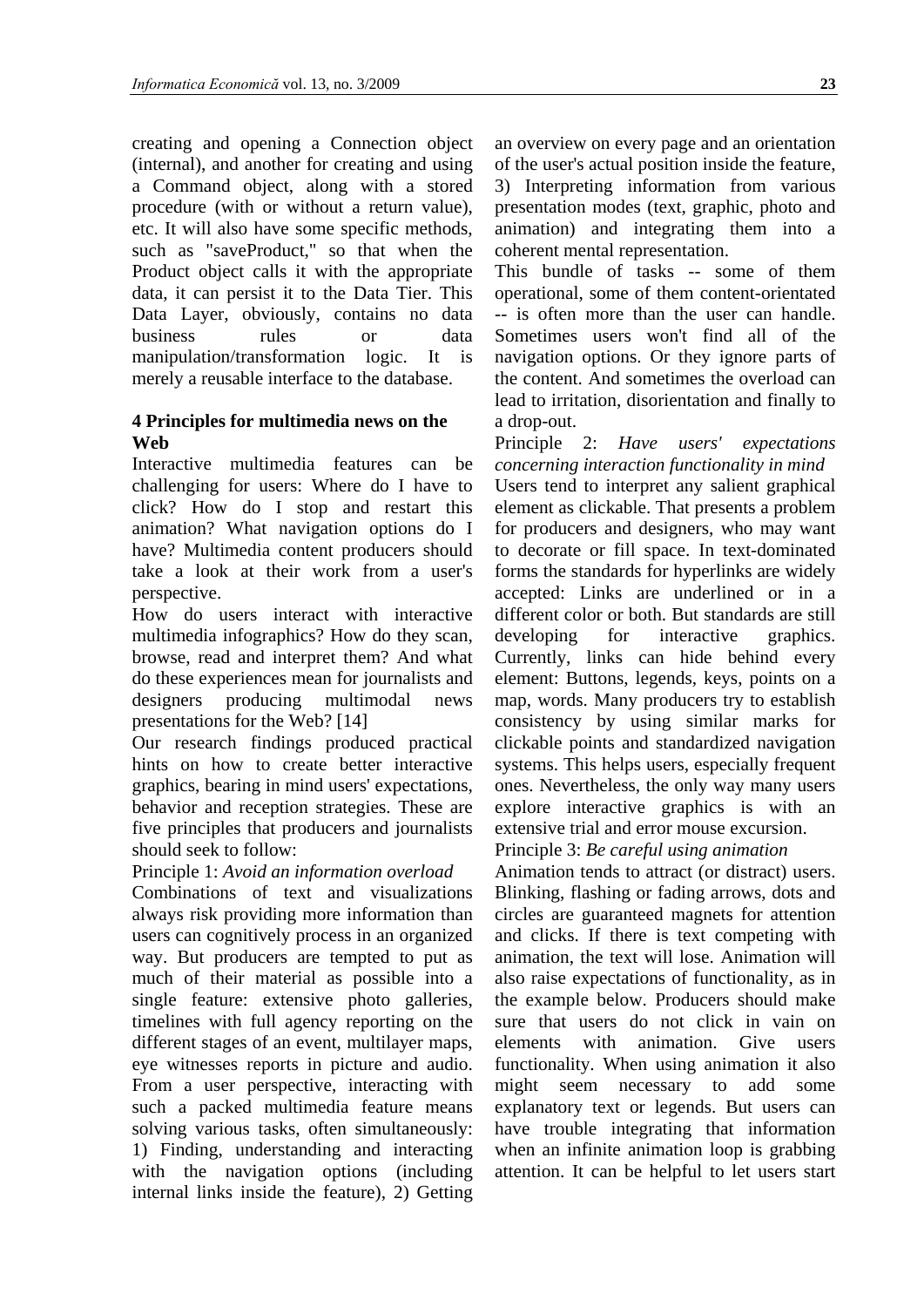and restart the animation, which leads to the next principle.

## Principle 4: *Let users fully control the interaction*

If using video, audio or animation, give users clearly marked buttons to start, stop and restart. When using online media, users are not in a lean-back position as when watching TV or listening to the radio. Interactivity and non-linearity are characteristics of Webbased media that users expect. Be careful with automatically starting multimedia or audio sequences. Anyone who has ever been surprised by an unexpected video or sound when entering a website knows the experience of frantically searching for the off button, or just leaving the page by clicking the browser's back button. Users, of course, have the same experience. So producers should clearly mark when a click starts an animation, video or sound, *and* clearly mark how to stop. Giving users control over their interaction requires a navigation system that allows orientation within the graphic. That includes a clearly marked "home" button. Users tend to see Flash graphics as an independent website, regardless of whether the images are integrated in a page or are separate in a pop-up window.

## Principle 5: *Involve users in designing and testing your graphics*

It's the usability, stupid. Ask a sample of typical users to click through the graphic and to comment spontaneously on it. Watch carefully, ask for their navigation strategies and expectations, take notes. Even with just three or four users testing the site, you will find elements that are unexpectedly problematic for users. This simplified thinkaloud test and other methods from usability testing have proved useful for evaluating interactive and multimedia presentations - and for identifying user needs. Why is a useroriented perspective helpful? Newspaper design and presentation have been ingrained by decades of use. But design standards for online news sites have changed in just a few years. Users and producers have developed expectations about positions of home buttons, navigation bars and link labeling.

Interactive graphics are still in an early stage of this evolution. Integrating animations, text and audio in a user-controlled system is still a challenge, especially when it comes to telling a coherent, navigable news story. And technology is evolving fast: the shift to broadband access allows producers to integrate heavier multimedia content and to create new forms of presentation. Although the interactive news business is still experimenting with that, standards are rising. Our analysis of the interactive produced by the leading news sites found some trends: these sites have set up their own standards for interactive news presentation. They tend to differ between the sites, but not that much. Top navigation bars are widely used sometimes combined with a browser-like linear back-and-forth navigation.

## **5 Conclusion**

Today, multimedia business applications on the Internet are still in evolution. There is incredible market for the business person savvy enough to tap into it. This new systems has its own rules, requirements, and specifications. It offers possibilities no other media offers, interactivity being one of them. Implementing the Internet in business has its own administrative demands. It must be integrated to existing company policies and marketing strategies and must be managed efficiently for it to be profitable. Finding your way through the numerous services, software offers, hardware options and so on is not always easy since much of the information is found in numerous places and is very technical. Added to that, there are several myths that make the Internet appear intimidating. In addition, the security aspect is crucial, both for businesses and customers. All these dimensions bring new challenges to integrating the Internet into regular business operations and taking full advantage of what it has to offer. The specialized comprehensive guides that provide a step-bystep method to managers who want to implement and use these new systems to bring their companies into the future, are very important. It is geared towards